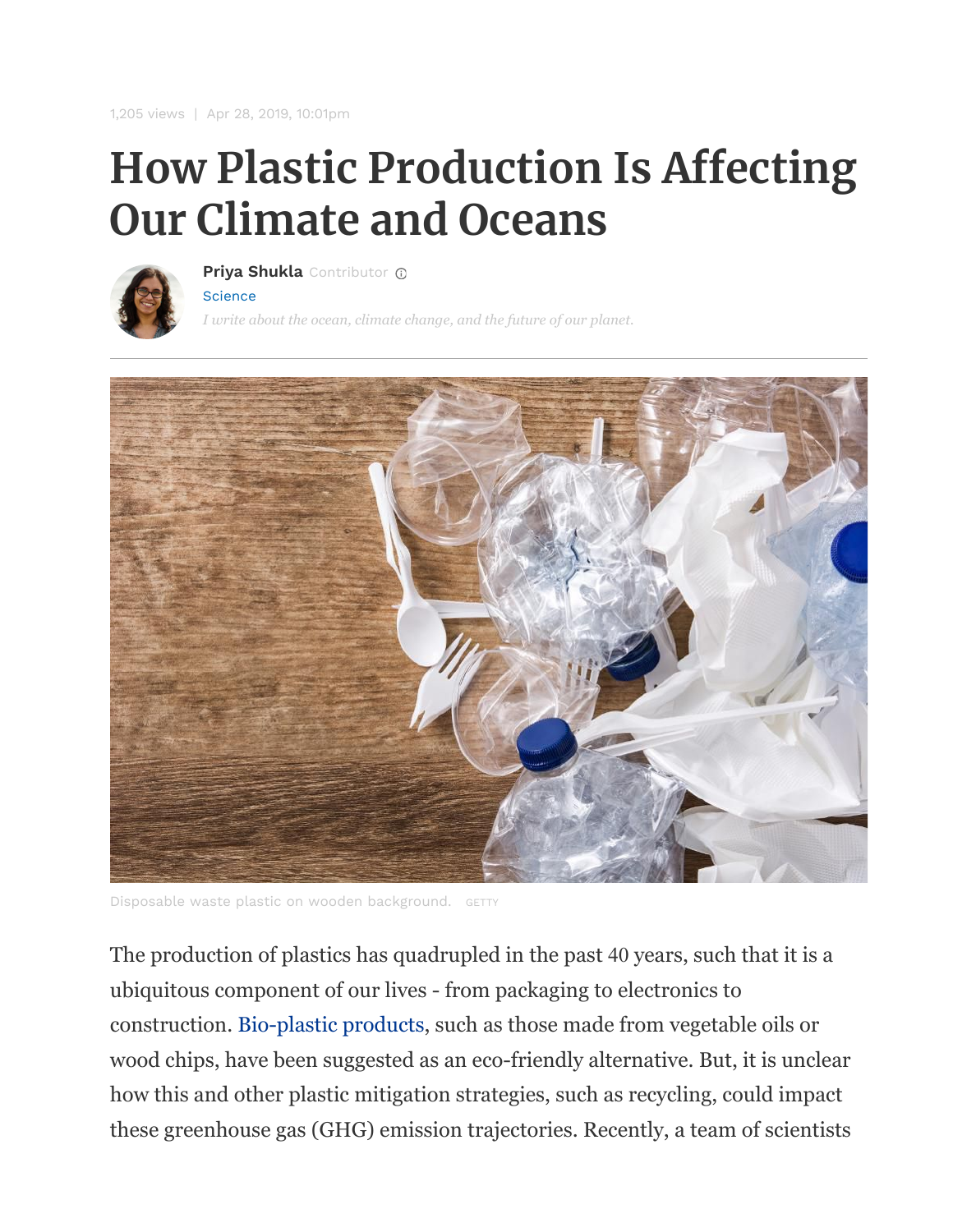from the University of California, Santa Barbara's Bren School of Environmental [Science and Management conducted the first ever life-cycle assessment of GHG](https://www.nature.com/articles/s41558-019-0459-z) emissions from plastics.

The study specifically analyzed the life-cycle of 10 conventional plastics and five bio-plastics after the application of different mitigation strategies including recycling and renewable energy. The researchers found that plastics fabricated from fossil fuel resources made up nearly 4 percent of GHGs in 2015 and could comprise over 15 percent of carbon-based GHGs by 2050.

According to the study, if all plastic waste is incinerated, 22 percent more plasticderived GHGs will accumulate in the atmosphere over the next 30 years. In contrast, recycling all plastic waste will decrease the amount of GHGs from plastic by 25 percent over the same timeframe. Further, while bio-plastics could play a significant role in reducing GHGs, it would require major changes in infrastructure at regional compositing and recycling facilities.



Additionally, the researchers found that polyester, polyamide, and acrylic fibers which are found in many clothing items, made up the greatest proportion of GHGs throughout the plastic production cycle. Not only do these fibers